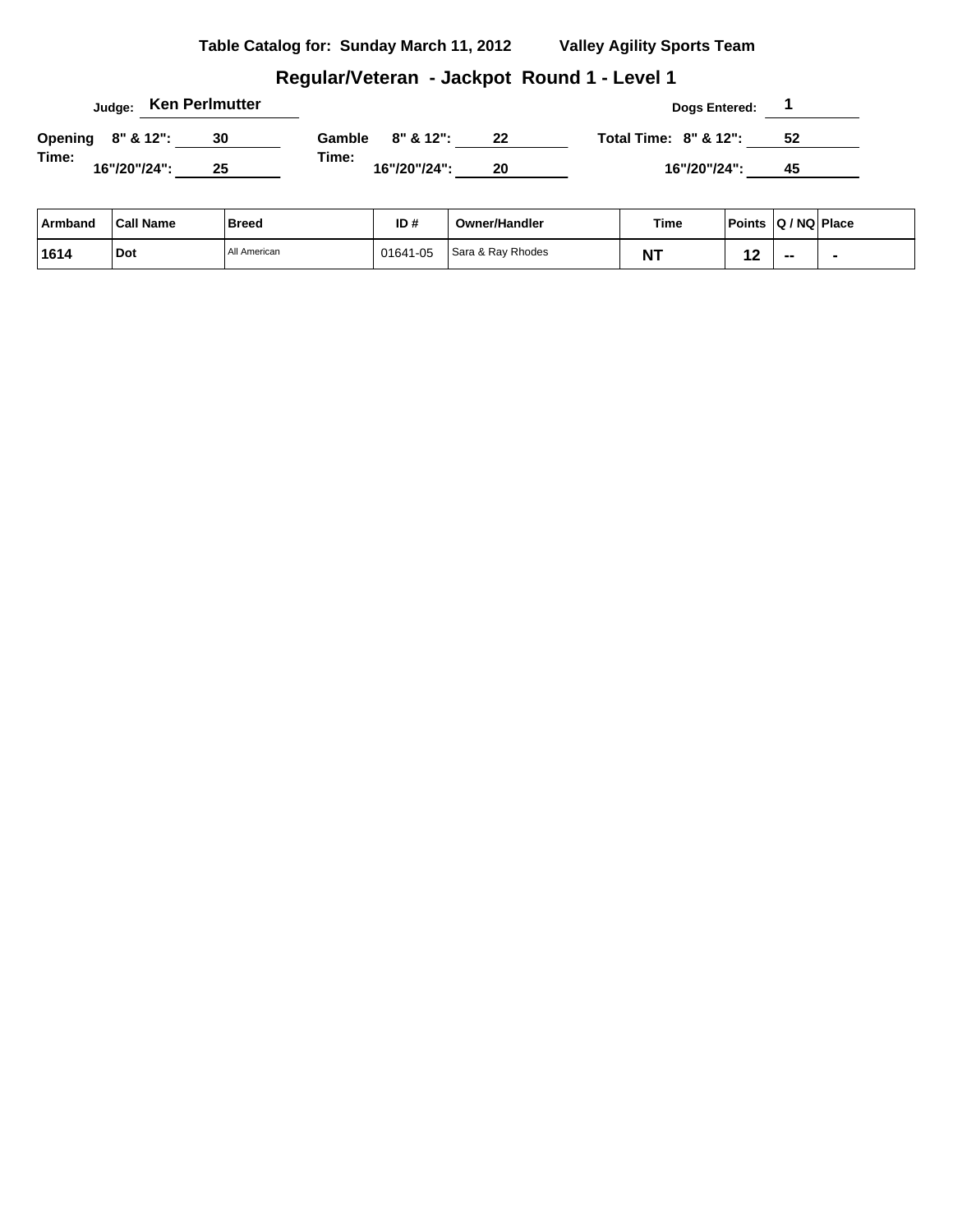# **Regular/Veteran - Jackpot Round 1 - Level 2**

|                   |              |  | Judge: Ken Perlmutter |        |               |    | Dogs Entered:                    |    |  |
|-------------------|--------------|--|-----------------------|--------|---------------|----|----------------------------------|----|--|
| Opening 8" & 12": |              |  |                       | Gamble | $8" 8' 12"$ : | 22 | <b>Total Time: 8" &amp; 12":</b> | 52 |  |
| Time:             | 16"/20"/24": |  | 25                    | Time:  | 16"/20"/24":  | 20 | 16"/20"/24":                     | 45 |  |

| Armband | <b>Call Name</b> | Breed                  | ID#      | Owner/Handler    | Time          | <b>Points</b> | $ Q/NQ $ Place |                |
|---------|------------------|------------------------|----------|------------------|---------------|---------------|----------------|----------------|
| 804     | Darby            | Welsh Corgi (Pembroke) | 04094-04 | Debra Kuykendall | 45.79         | 23            | <b>NQ</b>      |                |
| 1604    | ⊦Drummer         | Shetland Sheepdog      | 16496-02 | Penny Larson     | 51.73         | 24            | <b>NQ</b>      | 2              |
| 1612    | Colton           | Australian Shepherd    | 18519-01 | Laura Noret      | 44.65         | 32            | <b>NQ</b>      |                |
| 2029 V  | <b>Justice</b>   | <b>Border Collie</b>   | 15062-01 | Deirdre McGrath  | 41.49         | 50            | Q              |                |
| 2402    | Mac              | <b>Border Collie</b>   | 01951-05 | Mary Van Wormer  | <b>ABSENT</b> | 0             | $\sim$         | $\blacksquare$ |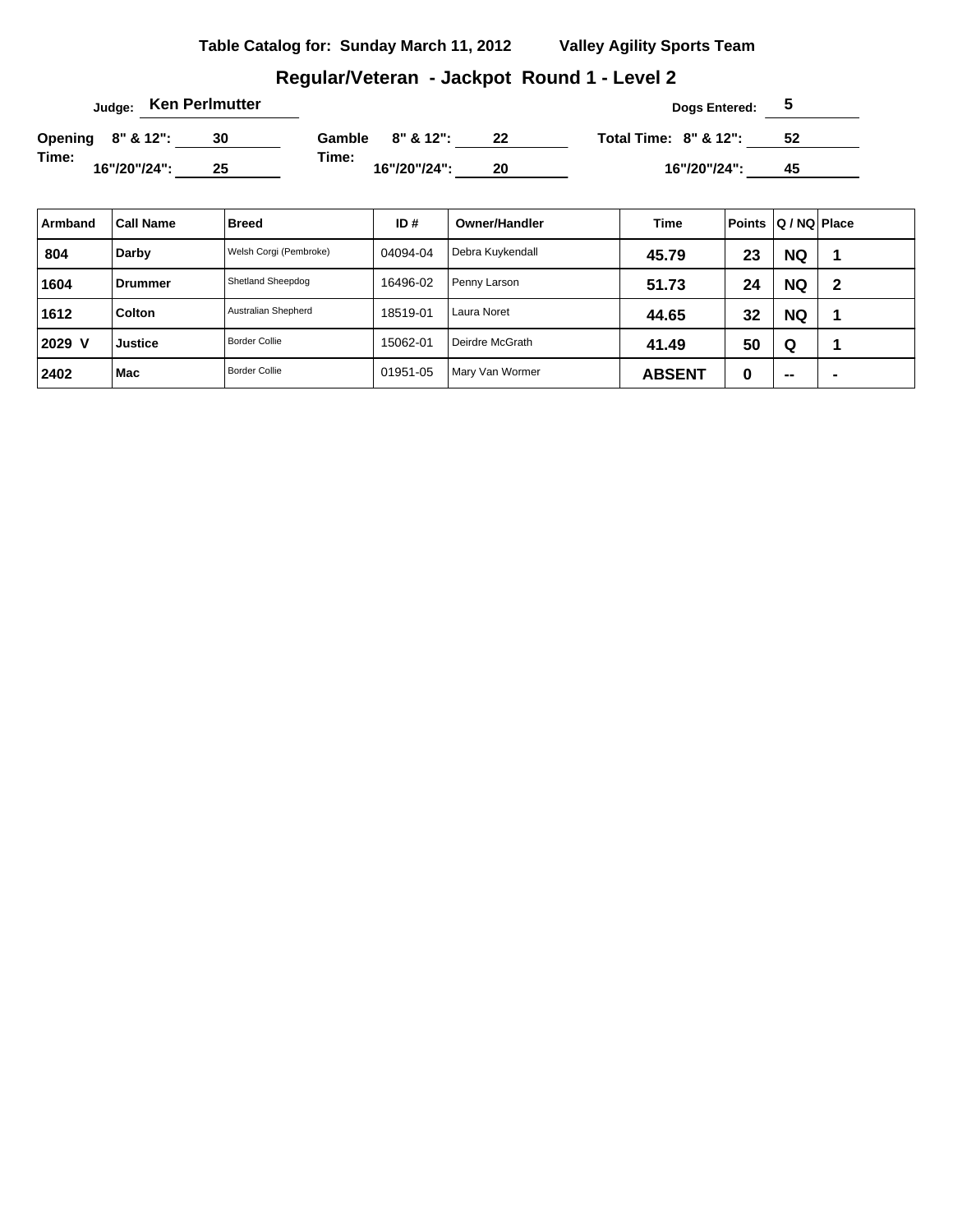# **Regular/Veteran - Jackpot Round 1 - Level 3**

| Judge: Ken Perlmutter |    |       |                  |    | Dogs Entered:                    | 12  |  |
|-----------------------|----|-------|------------------|----|----------------------------------|-----|--|
| Opening 8" & 12":     | 30 |       | Gamble 8" & 12": | 22 | <b>Total Time: 8" &amp; 12":</b> | -52 |  |
| Time:<br>16"/20"/24": | 25 | Time: | 16"/20"/24":     | 20 | 16"/20"/24":                     | 45  |  |

| Armband | <b>Call Name</b>  | <b>Breed</b>           | ID#      | <b>Owner/Handler</b> | Time          | <b>Points</b> | Q / NQ Place |             |
|---------|-------------------|------------------------|----------|----------------------|---------------|---------------|--------------|-------------|
| 807     | Ruby              | Welsh Corgi (Pembroke) | 07900-02 | Nancy Rico           | <b>ABSENT</b> | 0             | --           |             |
| 808     | Weezer            | Corgi                  | 01951-04 | Mary Van Wormer      | 46.85         | 42            | Q            | 1           |
| 1207    | Luna              | <b>Rat Terrier</b>     | 06004-02 | Mary Barrett         | 52.21         | 38            | <b>NQ</b>    | 1           |
| 1611    | <b>Dusty</b>      | Shetland Sheepdog      | 12971-02 | Gail & Darrell Gomes | 45.76         | 31            | <b>NQ</b>    | $\mathbf 2$ |
| 1617    | Calli             | Australian Shepherd    | 17392-01 | Linda Groesbeck      | <b>ABSENT</b> | 0             | $-$          |             |
| 1619    | <b>Tootsie</b>    | All American           | 18182-01 | Michelle Butler      | 37.43         | 50            | Q            | 1           |
| 2002    | Kermit            | Shetland Sheepdog      | 01874-08 | Dorris Wiglesworth   | 42.06         | 64            | Q            | 1           |
| 2007    | Paige             | McNab                  | 14401-03 | <b>Beth Miller</b>   | 36.67         | 59            | Q            | 2           |
| 2008    | <b>Mimi</b>       | Australian Shepherd    | 17364-02 | Lorraine Cirinelli   | 43.62         | 37            | <b>NQ</b>    | 4           |
| 2010    | <b>Elsa</b>       | Poodle (Standard)      | 18270-01 | Erin McCluskey       | <b>ABSENT</b> | 0             | $- -$        |             |
| 2012 H  | <b>Miss Molly</b> | <b>Border Collie</b>   | 10830-02 | Lisa Bradford        | 47.52         | 35            | <b>NQ</b>    |             |
| 2022 V  | Will              | Australian Shepherd    | 17364-01 | Lorraine Cirinelli   | 44.40         | 44            | Q            | 3           |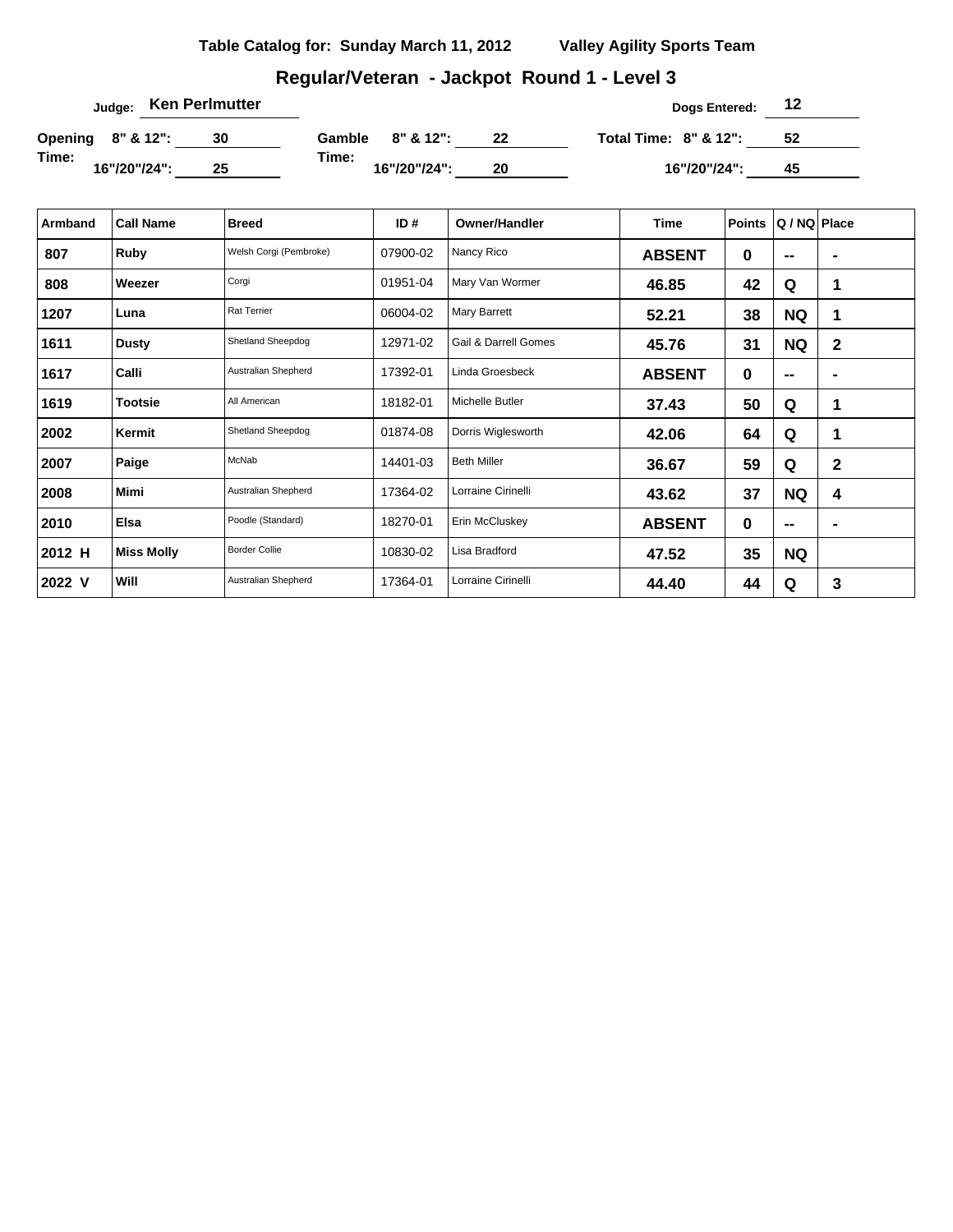## **Regular/Veteran - Jackpot Round 1 - Level 4**

| Judge: Ken Perlmutter |    |                       |    | Dogs Entered:                    | ಿರ |  |
|-----------------------|----|-----------------------|----|----------------------------------|----|--|
| Opening 8" & 12":     | 30 | 8" & 12":<br>Gamble   | 22 | <b>Total Time: 8" &amp; 12":</b> | 52 |  |
| Time:<br>16"/20"/24": | 25 | Time:<br>16"/20"/24": | 20 | 16"/20"/24":                     | 45 |  |

| Armband | <b>Call Name</b> | <b>Breed</b>                    | ID#      | <b>Owner/Handler</b>     | <b>Time</b>   | <b>Points</b> | Q / NQ   Place           |                |
|---------|------------------|---------------------------------|----------|--------------------------|---------------|---------------|--------------------------|----------------|
| 805     | Poppy            | All American                    | 06928-04 | Lisa White               | 38.56         | 51            | Q                        |                |
| 1204    | Kody             | Shiba Inu                       | 04871-02 | Nancy Tetrick            | <b>ABSENT</b> | 0             | $\sim$                   | $\blacksquare$ |
| 1603    | <b>Nick</b>      | Shetland Sheepdog               | 16496-01 | Penny Larson             | 35.61         | 25            | <b>NQ</b>                | 4              |
| 1605    | ⊦Gemma           | <b>English Shepherd</b>         | 15027-02 | Toni Duralski            | 39.98         | 51            | Q                        | 2              |
| 1607    | Winston          | <b>English Springer Spaniel</b> | 08424-02 | Mary Palumbo             | 55.28         | 34            | <b>NQ</b>                | 3              |
| 1616    | <b>Tess</b>      | <b>Border Collie</b>            | 12323-07 | Barbara & Gilman Parsons | 38.11         | 52            | Q                        | 1              |
| 2401    | <b>Bess</b>      | <b>Border Collie</b>            | 09650-02 | Gailanne Molver          | 35.00         | 63            | Q                        | 1              |
| 2406 V  | Fritz            | <b>Giant Schnauzer</b>          | 06063-01 | Jennifer & Paul Mangelos | <b>ABSENT</b> | 0             | $\overline{\phantom{a}}$ | $\blacksquare$ |

# **Enthusiast - Jackpot Round 1 - Level 4**

|                   |              |  | Judge: Ken Perlmutter |                       |              |    | Dogs Entered:                    |     |  |
|-------------------|--------------|--|-----------------------|-----------------------|--------------|----|----------------------------------|-----|--|
| Opening 8" & 12": |              |  | 30                    | Gamble $8'' \& 12"$ : |              | 22 | <b>Total Time: 8" &amp; 12":</b> | -52 |  |
| Time:             | 16"/20"/24": |  | 25                    | Time:                 | 16"/20"/24": | 20 | 16"/20"/24":                     | 45  |  |

| ∣ Armband | <b>Call Name</b> | <b>Breed</b>  | ID#      | Owner/Handler    | Time  | Points Q/NQ Place |   |  |
|-----------|------------------|---------------|----------|------------------|-------|-------------------|---|--|
| 810 1     | Mia              | Chihuahua     | 04420-02 | Veronica Adrover | 52.84 | 42                | Q |  |
| 2404      | Snitch           | Saint Bernard | 15394-01 | Jann Hayes       | 45.77 | 45                | Q |  |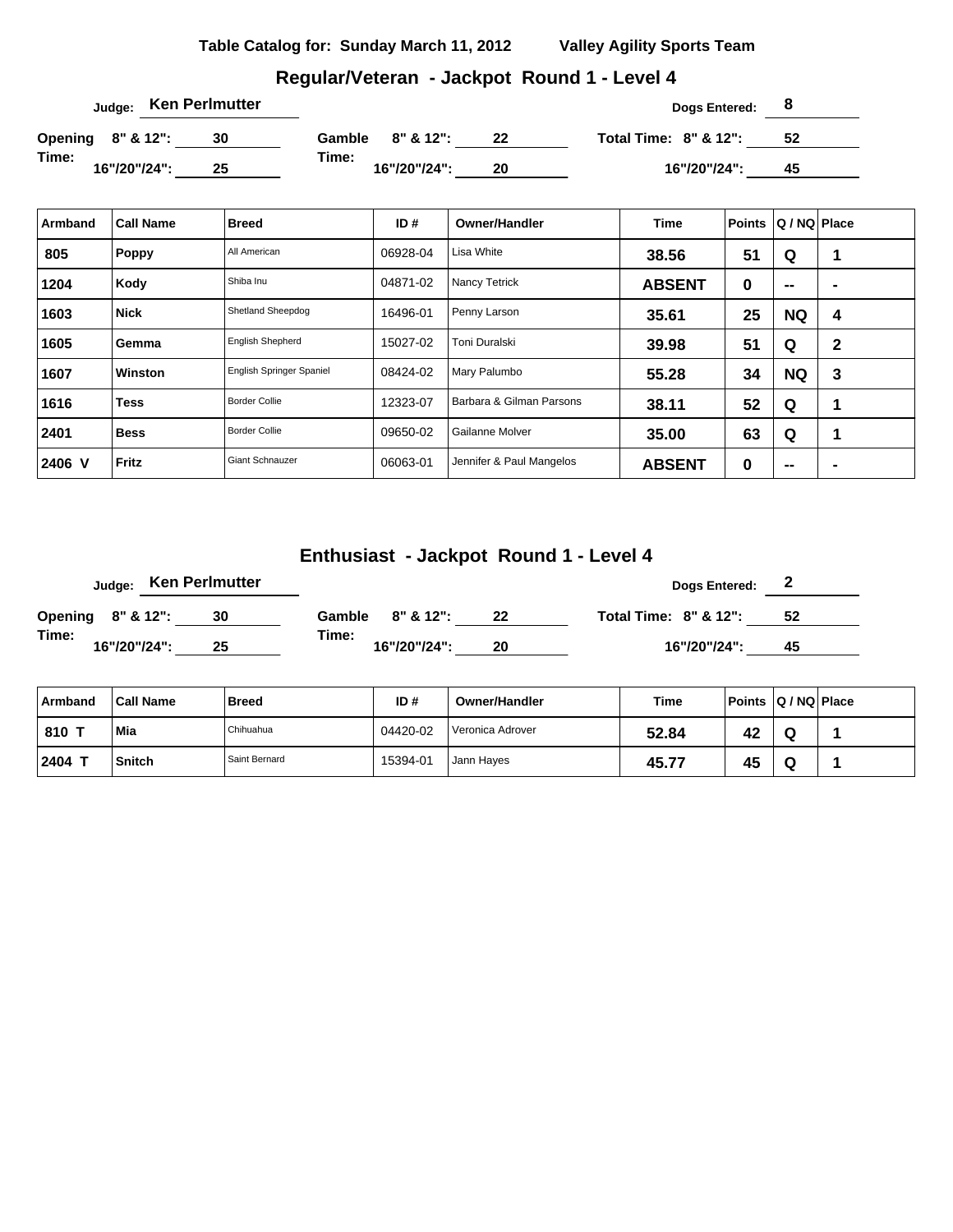## **Regular/Veteran - Jackpot Round 1 - Level 5**

| Judge: Ken Perlmutter |    |                         |    | Dogs Entered: 8                  |    |  |
|-----------------------|----|-------------------------|----|----------------------------------|----|--|
| Opening 8" & 12":     | 30 | $8" 8' 12"$ :<br>Gamble | 22 | <b>Total Time: 8" &amp; 12":</b> | 52 |  |
| Time:<br>16"/20"/24": | 25 | Time:<br>16"/20"/24":   | 20 | 16"/20"/24":                     | 45 |  |

| Armband | <b>Call Name</b> | <b>Breed</b>         | ID#      | <b>Owner/Handler</b>     | <b>Time</b>   | <b>Points</b> | Q / NQ   Place           |                |
|---------|------------------|----------------------|----------|--------------------------|---------------|---------------|--------------------------|----------------|
| 1601    | Reva             | Australian Shepherd  | 05925-04 | <b>Cherie Gessford</b>   | 45.51         | 28            | <b>NQ</b>                | 3              |
| 1602    | ∣ Zuma           | Australian Shepherd  | 01874-06 | Dorris Wiglesworth       | 45.52         | 41            | <b>NQ</b>                | 1              |
| 1610    | Indy             | Poodle (Standard)    | 02319-03 | Monika Knutson           | 46.23         | 33            | <b>NQ</b>                | $\mathbf{2}$   |
| 2015    | <b>Sally</b>     | <b>Border Collie</b> | 12323-04 | Barbara & Gilman Parsons | 43.67         | 60            | Q                        | $\mathbf 2$    |
| 2016    | Indy             | Golden Retriever     | 03081-02 | James & Carol Frazier    | 38.76         | 29            | <b>NQ</b>                | 4              |
| 2019    | <b>Deenie</b>    | All American         | 05414-02 | <b>Carol Bowers</b>      | 41.35         | 65            | Q                        | 1              |
| 2024 V  | Darby            | Labrador Retriever   | 03303-01 | Debbie McVay             | 38.05         | 45            | Q                        | 3              |
| 2403    | Bette            | <b>Border Collie</b> | 01951-03 | Mary Van Wormer          | <b>ABSENT</b> | 0             | $\overline{\phantom{a}}$ | $\blacksquare$ |

### **Enthusiast - Jackpot Round 1 - Level 5**

|                   |  |              | Judge: Ken Perlmutter |       |  |                  |    | Dogs Entered:                    |     |  |
|-------------------|--|--------------|-----------------------|-------|--|------------------|----|----------------------------------|-----|--|
| Opening 8" & 12": |  |              | 30                    |       |  | Gamble 8" & 12": | 22 | <b>Total Time: 8" &amp; 12":</b> | -52 |  |
| Time:             |  | 16"/20"/24": | 25                    | Time: |  | 16"/20"/24":     | 20 | 16"/20"/24":                     | 45  |  |

| ∣ Armband | <b>Call Name</b> | <b>Breed</b>     | ID#      | <b>Owner/Handler</b> | <b>Time</b> | <b>Points</b> | $ Q/NQ $ Place |  |
|-----------|------------------|------------------|----------|----------------------|-------------|---------------|----------------|--|
| 12028     | Tally            | Belgian Tervuren | 02333-02 | Nancy Smith          | 43.14       | 19            | <b>NQ</b>      |  |